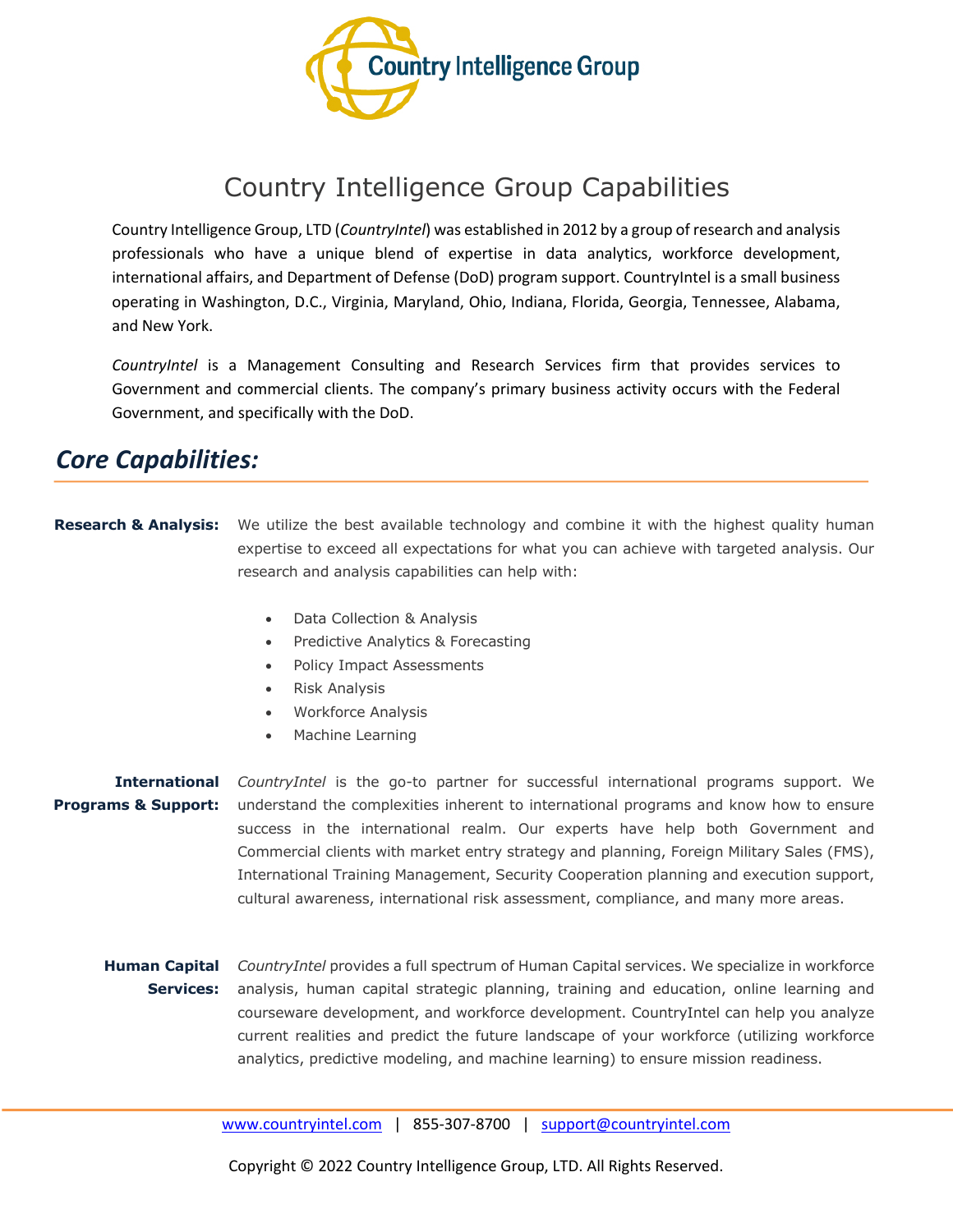

#### **Surveys & Public Opinion Polling**

*Countryintel* employs it's *SurveyIntel©* cycle to produce unbiased survey results efficiently and effectively. We adhere to industry standards while leveraging the latest technology to rapidly execute surveys and collect data to inform you. We have the capability to surveys and opinion polls of all sizes from workplace environment assessments to large scale nation-wide surveys.

#### **Women, Peace, & Security (WPS):**

Increasing women's meaningful participation in security and peace processes helps prevent and resolve violent conflict. And CountryIntel has been on the forefront of WPS training, education, and providing WPS Subject Matter Expertise to the DoD. *CountyIntel* developed and delivered the first-ever WPS training for those who work with and advise foreign militaries and governments.

# **Consulting:**

**Strategic Planning &**  *CountryIntel* helps bring order to the chaos. We have the capability to conduct focused **Management**  analysis and develop feasible strategies that address a client's most important issues. We offer a methodical and comprehensive strategic planning process to effectively develop and implement a strategic plan to ensure successful mission accomplishment. Our team offers short-term, intermediate, and long-term strategic vision, planning, and execution support to support your goals and objections. We can help you set priorities, focus resources, establish goals, form and implement strategies, and monitor and evaluate progress toward the mission.